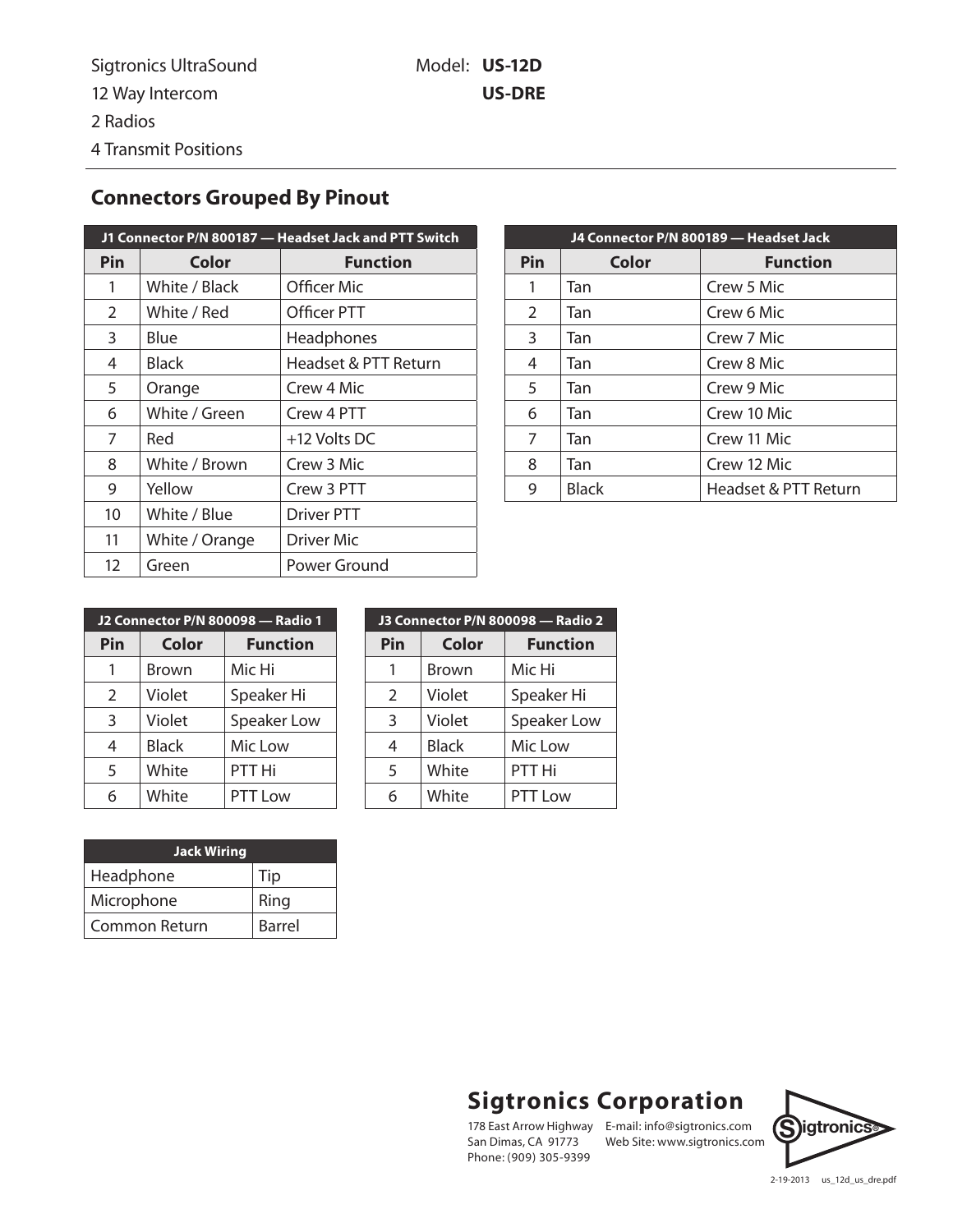## **Connectors Grouped By Function**

| J1 Connector P/N 800187 - Headset Jack and PTT Switch |                |                      |  |
|-------------------------------------------------------|----------------|----------------------|--|
| Pin                                                   | Color          | <b>Function</b>      |  |
| 1                                                     | White / Black  | Officer Mic          |  |
| $\overline{2}$                                        | White / Red    | Officer PTT          |  |
| 11                                                    | White / Orange | Driver Mic           |  |
| 10                                                    | White / Blue   | Driver PTT           |  |
| 8                                                     | White / Brown  | Crew 3 Mic           |  |
| 9                                                     | Yellow         | Crew 3 PTT           |  |
| 5                                                     | Orange         | Crew 4 Mic           |  |
| 6                                                     | White / Green  | Crew 4 PTT           |  |
| 3                                                     | Blue           | Headphones           |  |
| 4                                                     | <b>Black</b>   | Headset & PTT Return |  |
| 7                                                     | Red            | +12 Volts DC         |  |
| 12                                                    | Green          | Power Ground         |  |

| J4 Connector P/N 800189 - Headset Jack |       |                      |  |
|----------------------------------------|-------|----------------------|--|
| Pin                                    | Color | <b>Function</b>      |  |
| 1                                      | Tan   | Crew 5 Mic           |  |
| 2                                      | Tan   | Crew 6 Mic           |  |
| 3                                      | Tan   | Crew 7 Mic           |  |
| 4                                      | Tan   | Crew 8 Mic           |  |
| 5                                      | Tan   | Crew 9 Mic           |  |
| 6                                      | Tan   | Crew 10 Mic          |  |
| 7                                      | Tan   | Crew 11 Mic          |  |
| 8                                      | Tan   | Crew 12 Mic          |  |
| g                                      | Black | Headset & PTT Return |  |

| J2 Connector P/N 800098 - Radio 1 |              |                 |
|-----------------------------------|--------------|-----------------|
| Pin                               | <b>Color</b> | <b>Function</b> |
| 1                                 | Brown        | Mic Hi          |
| 4                                 | <b>Black</b> | Mic Low         |
| $\overline{2}$                    | Violet       | Speaker Hi      |
| 3                                 | Violet       | Speaker Low     |
| 5                                 | White        | PTT Hi          |
| 6                                 | White        | PTT Low         |

| <b>Jack Wiring</b> |               |
|--------------------|---------------|
| Headphone          | Tip           |
| Microphone         | Ring          |
| Common Return      | <b>Barrel</b> |

| J3 Connector P/N 800098 - Radio 2 |              |                    |
|-----------------------------------|--------------|--------------------|
| Pin                               | Color        | <b>Function</b>    |
|                                   | Brown        | Mic Hi             |
| 4                                 | <b>Black</b> | Mic Low            |
| $\overline{2}$                    | Violet       | Speaker Hi         |
| 3                                 | Violet       | <b>Speaker Low</b> |
| 5                                 | White        | PTT Hi             |
| 6                                 | White        | PTT Low            |

## **Sigtronics Corporation**

San Dimas, CA 91773 Phone: (909) 305-9399

178 East Arrow Highway E-mail: info@sigtronics.com **Sigtronics**